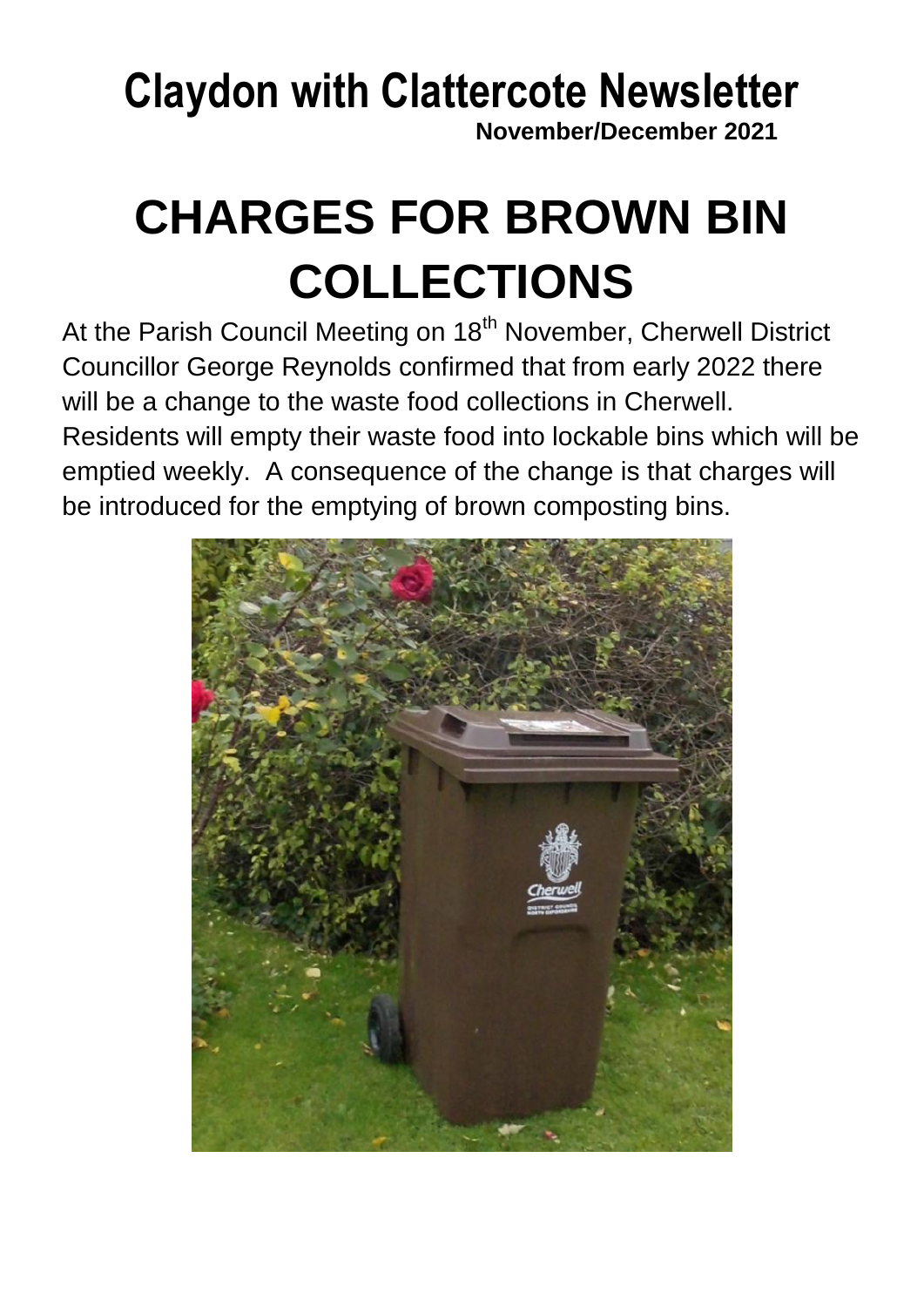The Cherwell District Council (CDC) website indicates that the charge will be introduced in February 2022 and will be £36 per bin. If residents fail to sign up for the charges before  $1<sup>st</sup>$  February they will increase to £40 per bin, even though it is likely that all bins will be emptied in February regardless of any payments, as food bin collections may not be under way until March.



### **PARISH COUNCILLOR RESIGNATION**

Following Councillor Veronica Purdey's resignation from the Parish Council she was thanked for her service to the village.

Although, with an election due in May 2022, it is not necessary to appoint a replacement it was agreed that, provided that 10 villagers do not request an immediate election, a new councillor will be co-opted.

A notice giving the deadline for applications for the position will be posted on the Noticeboard. They should be sent to garythedenham@yahoo.com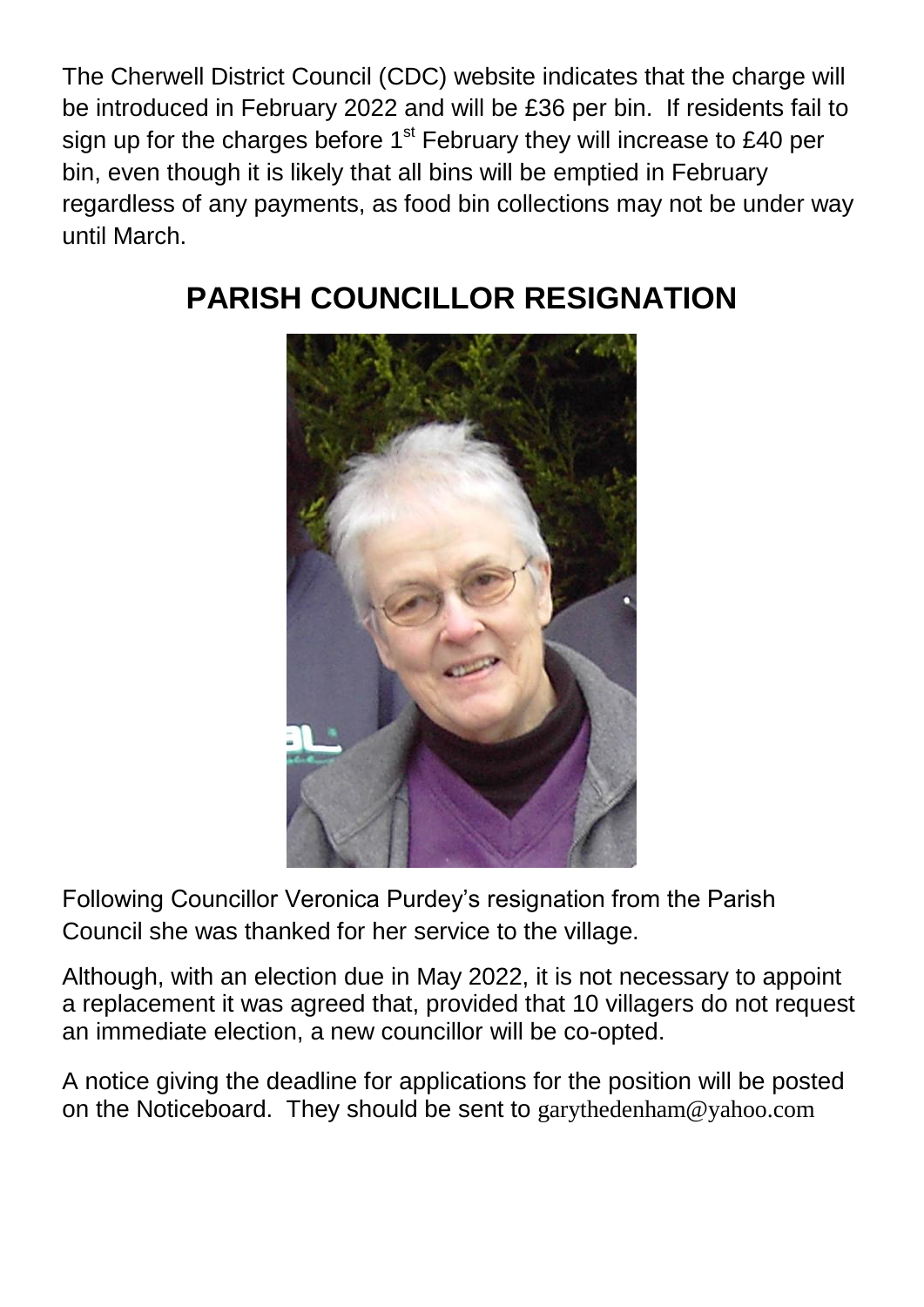## **OTHER PARISH COUNCIL NEWS**

At the Parish Council Meeting on 18<sup>th</sup> November, which was attended by County and District Councillor George Reynolds, the following further items were discussed:

### **CLERK VACANCY/RESPONSIBLE FINANCIAL OFFICER (RFO)**

There have been no applications for the position of Parish Clerk. Oxfordshire Association of Local Councils (OALC) had supplied a list of clerks who may be willing to undertake locum work but all of them live a considerable distance away from the village. OALC had also suggested that the number of paid hours be increased to make the position more attractive, but the Parish Council felt that this could not be justified. The possibility of applicants who live closer to the village but over the county boundary will therefore be investigated.

It was agreed that in the absence of a clerk, Councillor Denham will undertake the role of Responsible Financial Officer (RFO) until the new Parish Council is elected in May 2022. Councillors Ferguson and Jones will assist where possible.

### **DAMAGE TO VILLAGE GREEN**

Councillors agreed to meet and inspect the Village Green with a view to including the repair in the budget for the next financial year. The width of the track has gradually expanded caused by traffic to Manor Farm and Claydon House.

### **NEGLECTED SECOND HOMES**

The contents of the letter to be sent to Victoria Prentis MP, on the subject of neglected second homes Bank Cottage and The Old School House were agreed. Councillor Reynolds also indicated that he would write to the Chief Executive of CDC regarding The Old School House.

### **PLANNING**

The application for a five bedroom mobile home at High Furlong Farm has been withdrawn. As the owner is believed to be living at the existing mobile home on the site, the Planning Enforcement Officer at CDC was subsequently contacted. The response was that the Officer is satisfied with the earlier explanation that the mobile home is used purely for shelter whilst tending to the sheep.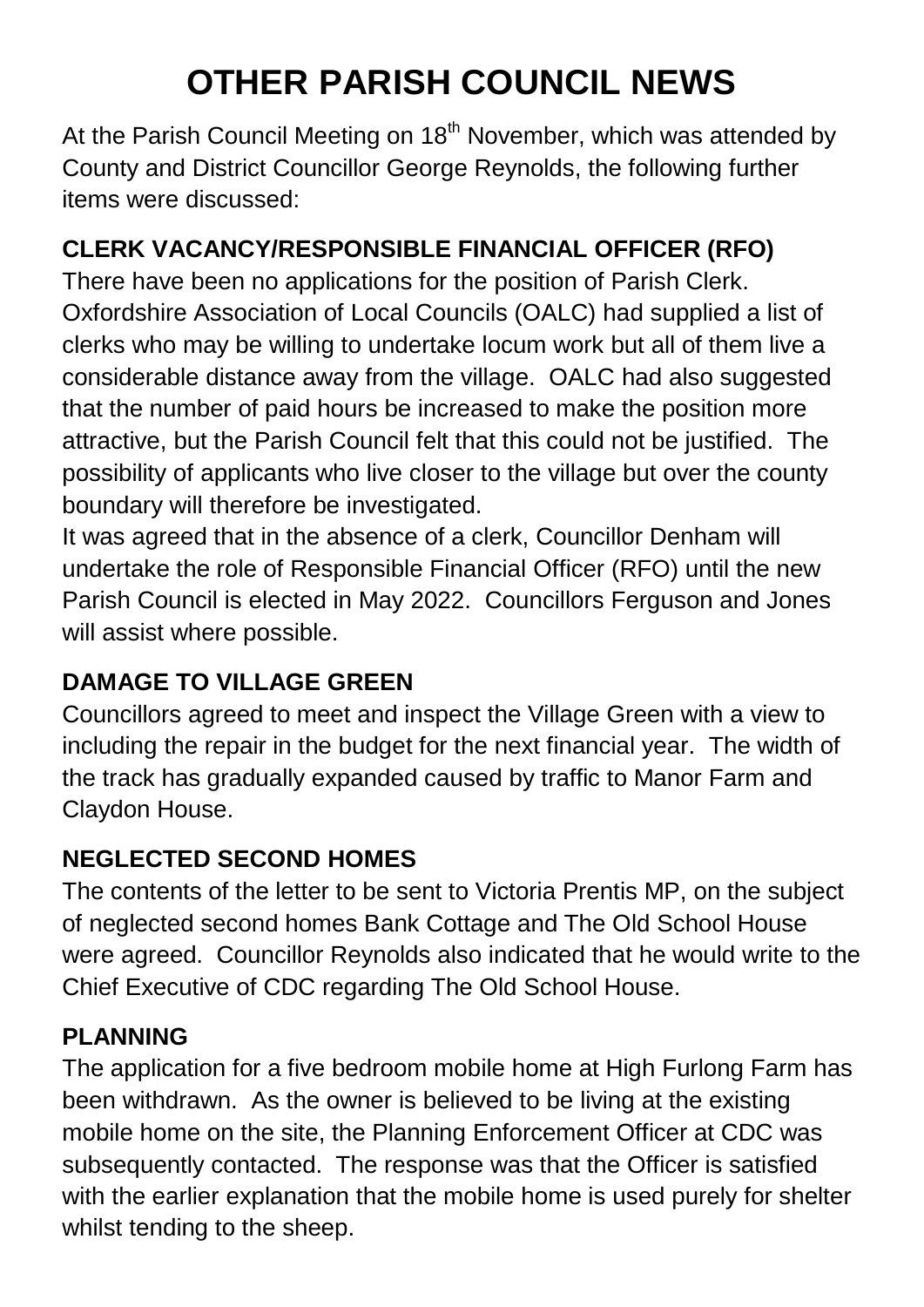A letter will be drafted to the Head of the Planning Department for consideration at the next meeting.

### **COUNTY COUNCIL NEWS**

Councillor Reynolds reported that:

County Councillors have been awarded a 10% pay rise. Within the next 6 months Banbury Library will move from its present position in Marlborough Road to the first floor of the space previously occupied by Marks & Spencer in Castle Quay. OCC contractors are now responsible for statutory parking fines. 20 mph speed limit zones are being tested in 5 parishes in the county.

It has also been proposed that all food within OCC should be vegan.

In view of the current restrictions on public sector pay increases, the Parish Council resolved to write to the Leader of the Council objecting to the 10% pay increase.

### **LITTER PICK**

Following a request from a young parishioner, the Parish Council resolved to organise a village litter pick in Spring 2022.

### **HEAVY TRAFFIC ON BODDINGTON ROAD**

There has been a large increase in traffic, including heavy lorries on Boddington Road, prompting a parishioner request for a 'No Works Traffic' sign. The Parish Council resolved to contact HS2.

# **Thanks**

### **Late Summer Party**

Thanks to Mel and Dan Love and Tony Clegg for organising the event which was enjoyed by many villagers.

### **Royal British Legion Poppy Appeal 2021**

Thanks from Anne Hoggins to everyone in Claydon and Clattercote who contributed to a total amount of £398,33 *(And to Anne for organising the collection. Ed)*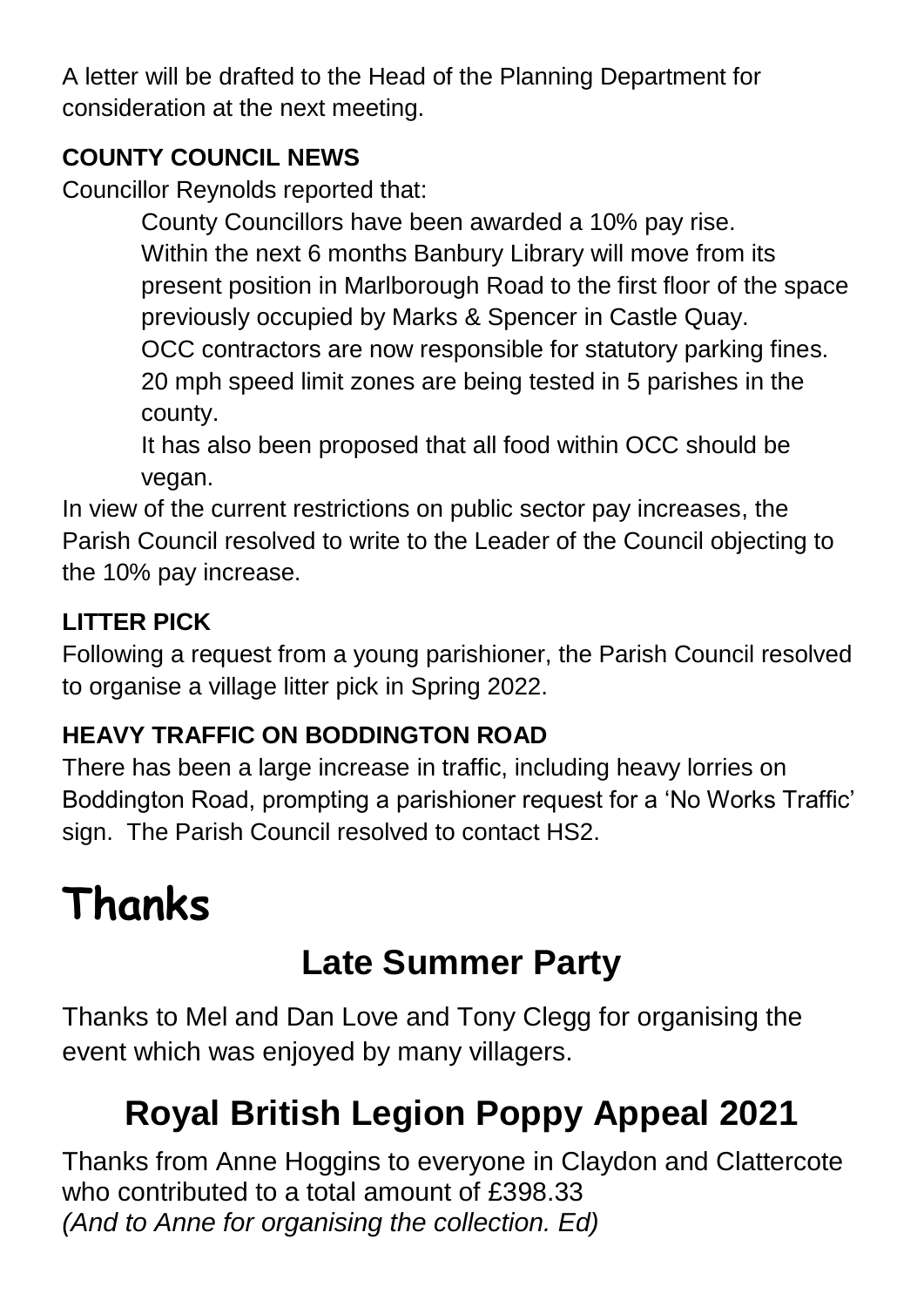#### **Obituaries**

### **JOAN TAYLOR 30th September 1933 – 26 th August 2021**



Joan Mary Hillier was born at Goichley Fold Farm in Hawkshaw, Lancashire to parents Joe and Alice Hillier. When the couple moved to Clattercote Priory, as it was near derelict, with no electricity or running water, it was not suitable for a baby and, with Alice needing to work all hours on the farm, Joan was sent to live with relatives. She was brought up by a religious spinster aunt and then sent to a draconian boarding school which she hated.

Joan qualified as a teacher in 1953 and taught at St John's Roman Catholic School in Banbury. She married Ion at St John's Church in 1955 and carried on teaching until Adrian, her eldest son was born in 1956.

It's not surprising then that she had chosen St John's when she arranged her own funeral, much to the confusion of her family who had begun to organise funeral proceedings at Aston le Walls. Joan had arranged her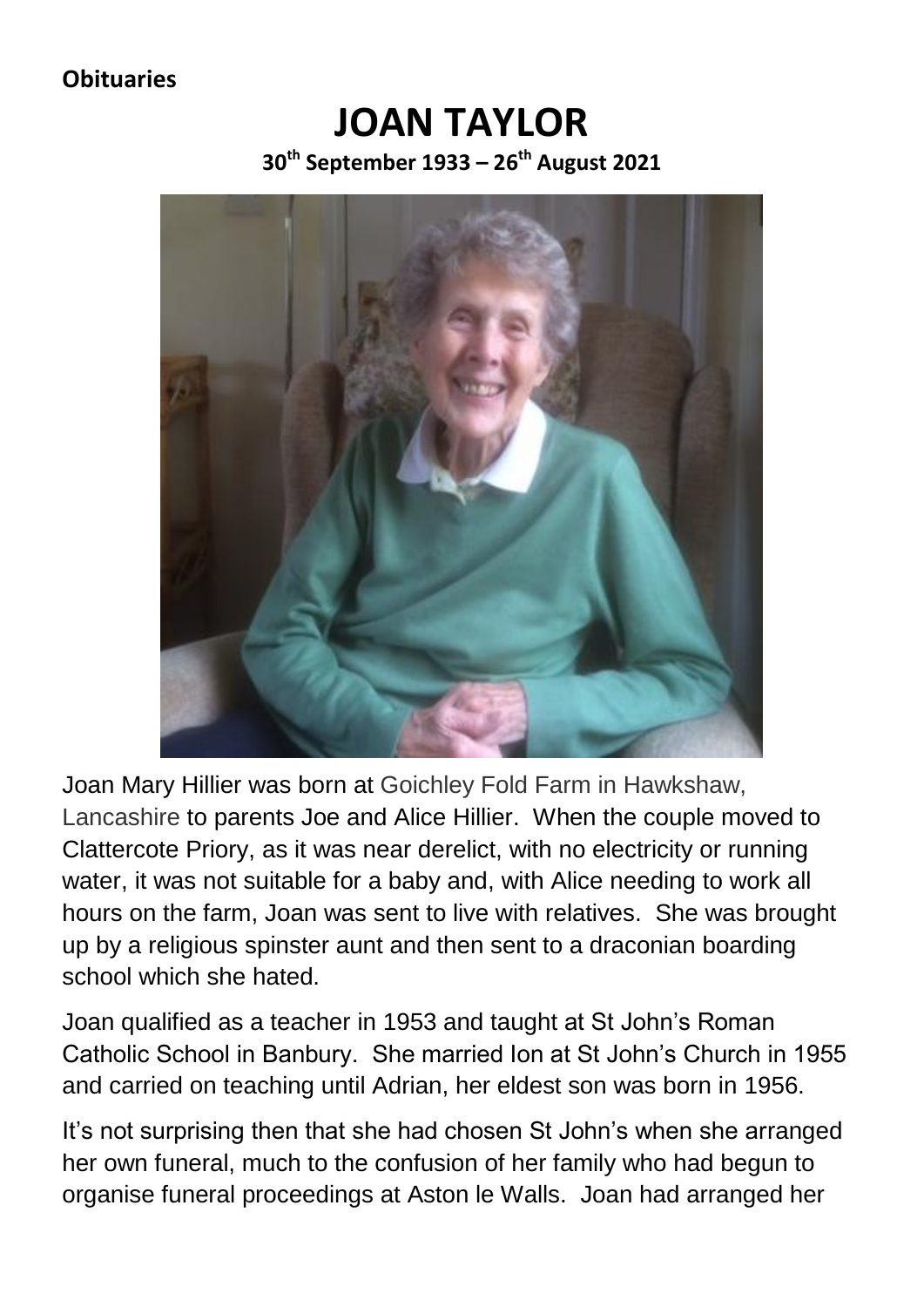own funeral as consideration for her family as she had felt that if she 'popped her clogs' during harvest she wouldn't want to be a bother.

Joan and Ion went on to have three more children, Nigel, David and Anne-Marie. A more pleasant aspect of Joan's childhood was learning to ride and her passion for horses was passed on to Nigel, Anne-Marie and granddaughter Philippa, with both Nigel and Anne-Marie competing at International level.

Joan's other passions were food and her dogs. She even managed to make a lurcher fat. Her favourite dog was a black Labrador called Jo-Jo whom she re-homed from a rescue when he was a few months old. When out on walks he would frequently disgrace himself by either rolling in something unmentionable or catching a live pheasant, but to Joan he could seemingly do no wrong.

In June 2007 Joan was diagnosed with a rare form of leukaemia and given only a year to live, but she completely defied the odds.

### **MARJORIE FOX**

**22nd February 1928 –2 nd November 2021**

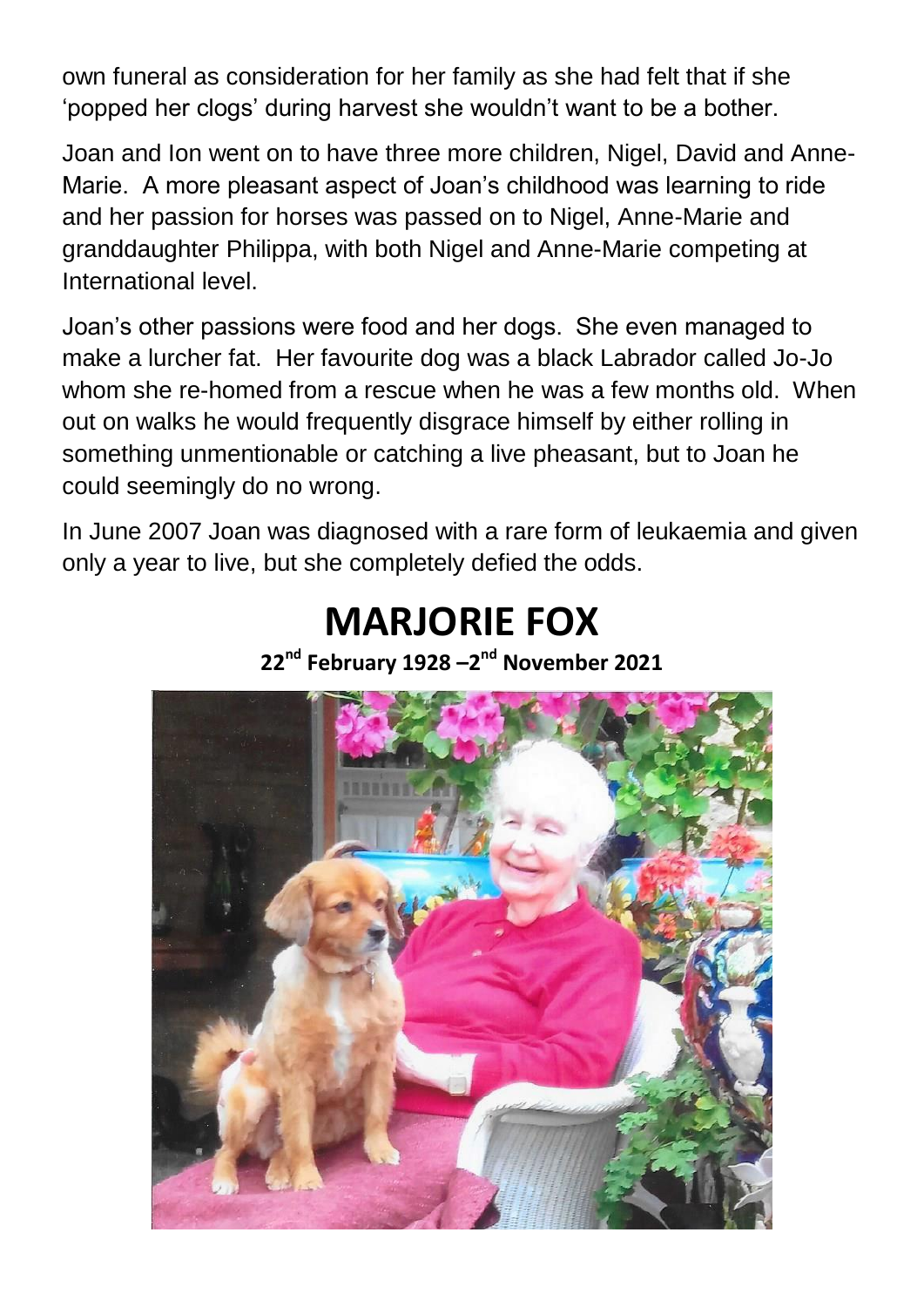Mariorie Olive Bratt grew up in Bodicote, daughter of William and Lilly. She was the youngest of four, having two brothers and a sister. Marjorie was particularly close to her sister Elsie – in adulthood they could have been taken for identical twins. From an early age, as a farmer's daughter, hard working was evidently in Marjorie's genetic make-up and became her way of life. Before going to school in the mornings she delivered milk around Bodicote, and later she drove a lorry around Banbury delivering vegetables.

Marjorie's move to Claydon came in 1954 when she married Andrew and became a farmer's wife. Their family grew with children Catherine and Clifford. She loved her life in Claydon, and was deeply part of the village, working hard to support aspects of church life, including a wide range of fundraising events. There were barn dances, harvest suppers, and carol singing around the village on tractor and trailer. There were also many occasions in and around the house when Marjorie would be responsible for the delicious food.

Marjorie didn't have hobbies as such – rather activities that became a way of life – in addition to cooking, she hugely enjoyed gardening, and the results clearly demonstrated her expertise. This love has been passed on to her daughter and grand-daughter who also love gardening. Villagers on her list of customers for home grown tomatoes considered themselves very fortunate. Marjorie also had a great love of buying and selling and enjoyed many car boot sales. At these events her bedding plants were so popular and of such good quality that the queues were crowding around before she had time to unload the car.

Marjorie's dogs were a huge part of her life and important companions, and she had many over the years. There were other animals too – the hens, the geese and the large tortoises. When not in hibernation the latter would spend time in the garden, but would then return to the house, walking through the conservatory along to the kitchen and settle next to the Aga.

Generous hospitality, an open house and good food were always involved. And Mariorie's kitchen was a hub for friends of all ages and backgrounds, from both the village and the wider area.